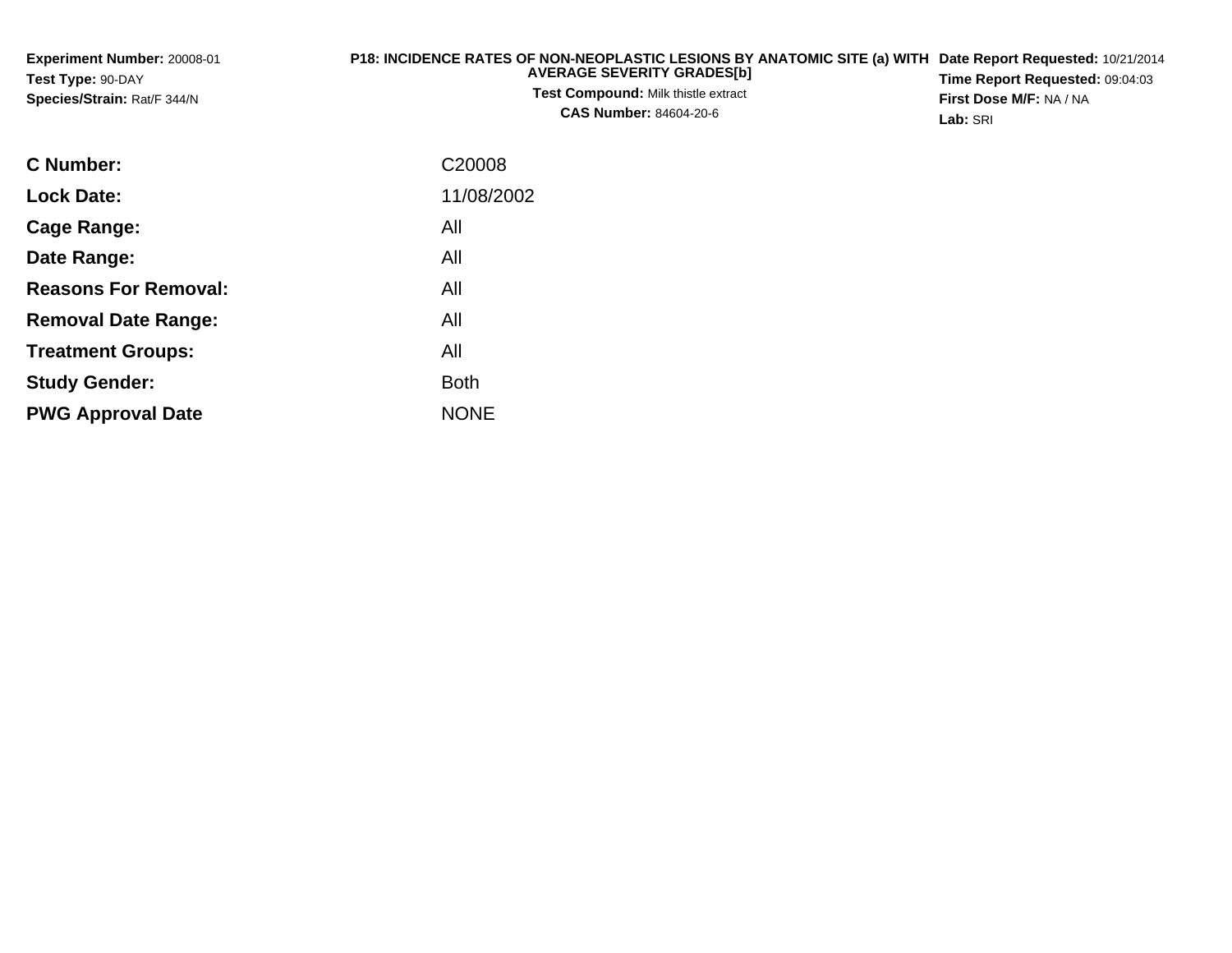| <b>Experiment Number: 20008-01</b><br>Test Type: 90-DAY<br>Species/Strain: Rat/F 344/N |                        | Lab: SRI           | P18: INCIDENCE RATES OF NON-NEOPLASTIC LESIONS BY ANATOMIC SITE (a) WITH Date Report Requested: 10/21/2014<br>Time Report Requested: 09:04:03<br>First Dose M/F: NA / NA |           |           |           |
|----------------------------------------------------------------------------------------|------------------------|--------------------|--------------------------------------------------------------------------------------------------------------------------------------------------------------------------|-----------|-----------|-----------|
| F 344/N Rat MALE                                                                       | <b>PPM</b><br>$\bf{0}$ | <b>PPM</b><br>3125 | <b>PPM</b><br>6250                                                                                                                                                       | 12500 PPM | 25000 PPM | 50000 PPM |
| <b>Disposition Summary</b>                                                             |                        |                    |                                                                                                                                                                          |           |           |           |
| <b>Animals Initially In Study</b><br><b>Early Deaths</b>                               | 10                     | 10                 | 10                                                                                                                                                                       | 10        | 10        | 10        |
| <b>Survivors</b>                                                                       |                        |                    |                                                                                                                                                                          |           |           |           |
| <b>Terminal Sacrifice</b>                                                              | 10                     | 10                 | 10                                                                                                                                                                       | 10        | 10        | 10        |
| <b>Animals Examined Microscopically</b>                                                | 10                     | 10                 | 10                                                                                                                                                                       | 10        | 10        | 10        |
| <b>ALIMENTARY SYSTEM</b>                                                               |                        |                    |                                                                                                                                                                          |           |           |           |
| Esophagus                                                                              | (10)                   | (0)                | (0)                                                                                                                                                                      | (0)       | (0)       | (10)      |
| Intestine Large, Cecum                                                                 | (10)                   | (0)                | (0)                                                                                                                                                                      | (0)       | (0)       | (10)      |
| Intestine Large, Colon                                                                 | (10)                   | (0)                | (0)                                                                                                                                                                      | (0)       | (0)       | (10)      |
| Intussusception                                                                        |                        |                    |                                                                                                                                                                          |           |           | 1[3.0]    |
| Intestine Large, Rectum                                                                | (10)                   | (0)                | (0)                                                                                                                                                                      | (0)       | (0)       | (10)      |
| Intussusception                                                                        |                        |                    |                                                                                                                                                                          |           |           | 1[3.0]    |
| Intestine Small, Duodenum                                                              | (10)                   | (0)                | (0)                                                                                                                                                                      | (0)       | (0)       | (10)      |
| Intestine Small, Ileum                                                                 | (10)                   | (0)                | (0)                                                                                                                                                                      | (0)       | (0)       | (10)      |
| Intestine Small, Jejunum                                                               | (10)                   | (0)                | (0)                                                                                                                                                                      | (0)       | (0)       | (10)      |
| Liver                                                                                  | (10)                   | (1)                | (10)                                                                                                                                                                     | (10)      | (10)      | (10)      |
| Hepatodiaphragmatic Nodule                                                             |                        | 1[2.0]             | 1[2.0]                                                                                                                                                                   | 1[2.0]    |           | 1[2.0]    |
| Inflammation, Chronic, Focal                                                           | 6[1.0]                 |                    | 9[1.0]                                                                                                                                                                   | 10 [1.0]  | 2[1.0]    | 3[1.0]    |
| Vacuolization Cytoplasmic, Focal                                                       | 2[1.0]                 |                    |                                                                                                                                                                          |           |           | 1[1.0]    |
| Pancreas                                                                               | (10)                   | (0)                | (0)                                                                                                                                                                      | (0)       | (0)       | (10)      |
| Acinus, Basophilic Focus                                                               | 1[1.0]                 |                    |                                                                                                                                                                          |           |           |           |
| <b>Basophilic Focus</b>                                                                |                        |                    |                                                                                                                                                                          |           |           | 1[1.0]    |
| Fibrosis                                                                               | 1[1.0]                 |                    |                                                                                                                                                                          |           |           |           |
| Interstitium, Fibrosis, Focal                                                          | 1[1.0]                 |                    |                                                                                                                                                                          |           |           |           |
| <b>Salivary Glands</b>                                                                 | (10)                   | (0)                | (0)                                                                                                                                                                      | (0)       | (0)       | (10)      |
| Parotid GI, Basophilic Focus                                                           | 3[1.0]                 |                    |                                                                                                                                                                          |           |           |           |
| Parotid GI, Basophilic Focus, Multiple                                                 | 5[1.2]                 |                    |                                                                                                                                                                          |           |           | 8[1.1]    |

a - Number of animals examined microscopically at site and number of animals with lesion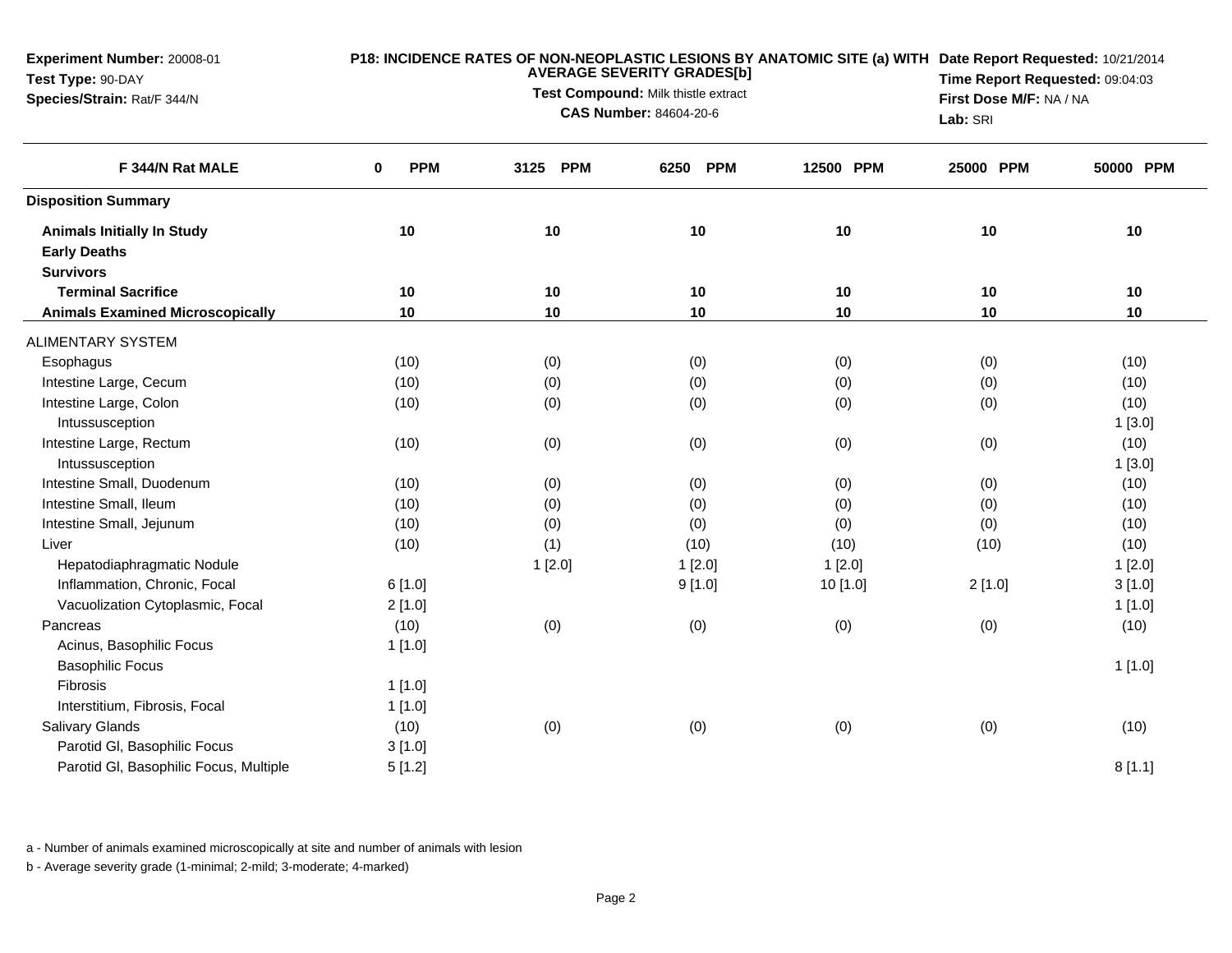**Experiment Number:** 20008-01

## **Test Type:** 90-DAY**Species/Strain:** Rat/F 344/N

## **P18: INCIDENCE RATES OF NON-NEOPLASTIC LESIONS BY ANATOMIC SITE (a) WITH AVERAGE SEVERITY GRADES[b] Date Report Requested:** 10/21/2014

**Test Compound:** Milk thistle extract**CAS Number:** 84604-20-6

**Time Report Requested:** 09:04:03**First Dose M/F:** NA / NA**Lab:** SRI

| F 344/N Rat MALE                         | <b>PPM</b><br>0 | 3125<br><b>PPM</b> | <b>PPM</b><br>6250 | 12500 PPM | 25000 PPM | 50000 PPM |
|------------------------------------------|-----------------|--------------------|--------------------|-----------|-----------|-----------|
| Stomach, Forestomach                     | (10)            | (0)                | (0)                | (0)       | (0)       | (10)      |
| Stomach, Glandular                       | (10)            | (0)                | (0)                | (0)       | (0)       | (10)      |
| CARDIOVASCULAR SYSTEM                    |                 |                    |                    |           |           |           |
| Heart                                    | (10)            | (10)               | (10)               | (10)      | (10)      | (10)      |
| Cardiomyopathy, Focal                    | 10 [1.1]        | 10 [1.3]           | 10[1.4]            | 10 [1.3]  | 9[1.1]    | 10 [1.2]  |
| <b>ENDOCRINE SYSTEM</b>                  |                 |                    |                    |           |           |           |
| <b>Adrenal Cortex</b>                    | (10)            | (0)                | (0)                | (0)       | (0)       | (10)      |
| <b>Accessory Adrenal Cortical Nodule</b> | $\overline{c}$  |                    |                    |           |           | 2[1.0]    |
| Adrenal Medulla                          | (10)            | (0)                | (0)                | (0)       | (0)       | (10)      |
| Parathyroid Gland                        | (10)            | (0)                | (0)                | (0)       | (0)       | (10)      |
| <b>Pituitary Gland</b>                   | (10)            | (0)                | (0)                | (0)       | (0)       | (10)      |
| Pars Distalis, Cyst                      | 1[1.0]          |                    |                    |           |           |           |
| Pars Nervosa, Cyst                       |                 |                    |                    |           |           | 1[1.0]    |
| <b>Thyroid Gland</b>                     | (10)            | (0)                | (0)                | (0)       | (0)       | (10)      |
| Ultimobranchial Cyst                     |                 |                    |                    |           |           | 1[1.0]    |
| <b>GENERAL BODY SYSTEM</b>               |                 |                    |                    |           |           |           |
| None                                     |                 |                    |                    |           |           |           |
| <b>GENITAL SYSTEM</b>                    |                 |                    |                    |           |           |           |
| Epididymis                               | (10)            | (0)                | (0)                | (0)       | (0)       | (10)      |
| <b>Preputial Gland</b>                   | (10)            | (0)                | (0)                | (0)       | (0)       | (10)      |
| Prostate                                 | (10)            | (0)                | (0)                | (0)       | (0)       | (10)      |
| Seminal Vesicle                          | (10)            | (0)                | (0)                | (0)       | (0)       | (10)      |
| <b>Testes</b>                            | (10)            | (0)                | (0)                | (0)       | (0)       | (10)      |
| <b>HEMATOPOIETIC SYSTEM</b>              |                 |                    |                    |           |           |           |
| <b>Bone Marrow</b>                       | (10)            | (0)                | (0)                | (0)       | (0)       | (10)      |
| Myeloid Cell, Hyperplasia, Focal         |                 |                    |                    |           |           | 1[1.0]    |
| Lymph Node                               | (1)             | (0)                | (0)                | (0)       | (0)       | (1)       |

a - Number of animals examined microscopically at site and number of animals with lesion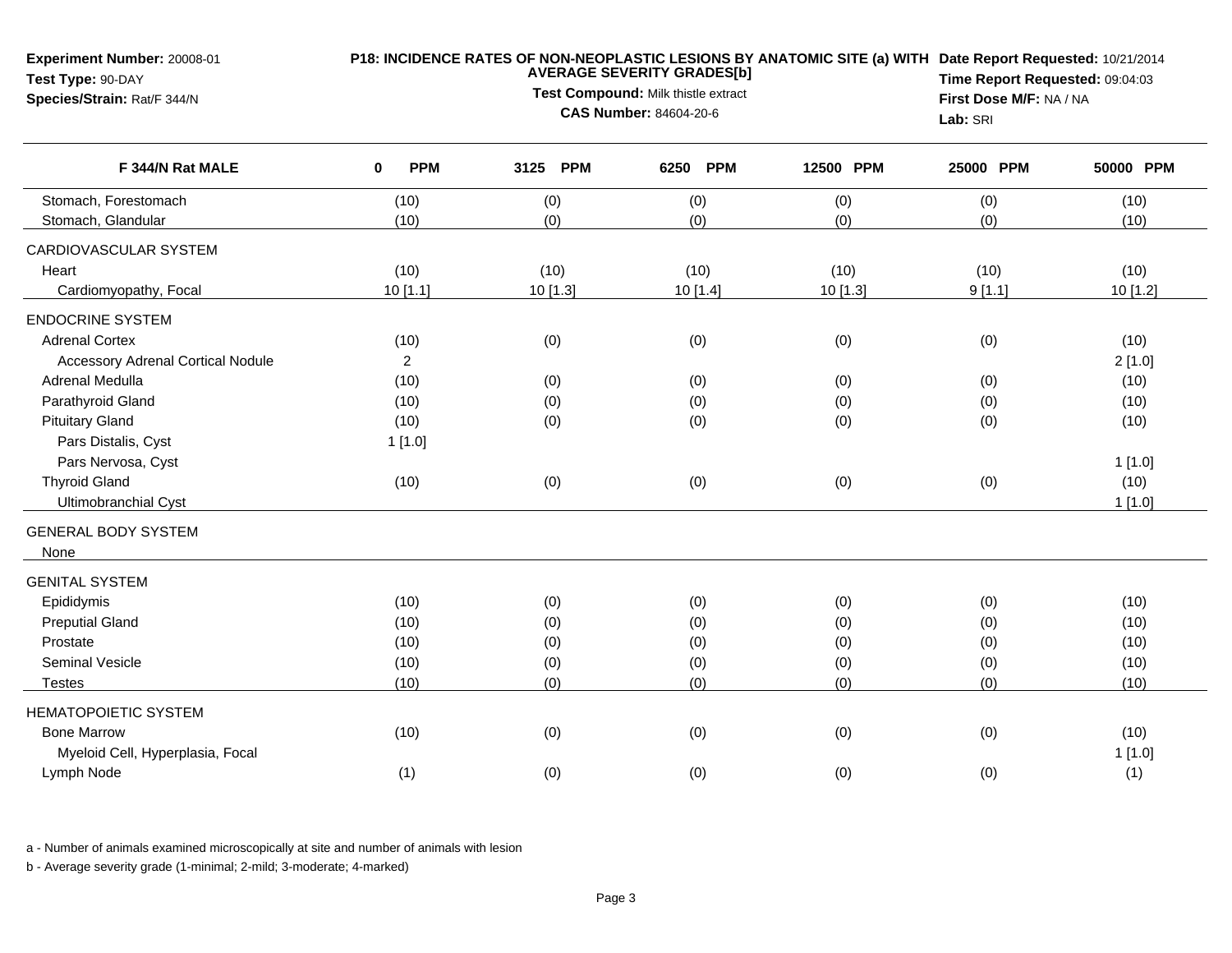**Experiment Number:** 20008-01

## **P18: INCIDENCE RATES OF NON-NEOPLASTIC LESIONS BY ANATOMIC SITE (a) WITH AVERAGE SEVERITY GRADES[b] Date Report Requested:** 10/21/2014

**Test Type:** 90-DAY**Species/Strain:** Rat/F 344/N

**Test Compound:** Milk thistle extract**CAS Number:** 84604-20-6

**Time Report Requested:** 09:04:03**First Dose M/F:** NA / NA**Lab:** SRI

| F 344/N Rat MALE                 | <b>PPM</b><br>0 | <b>PPM</b><br>3125 | <b>PPM</b><br>6250 | 12500 PPM | 25000 PPM | 50000 PPM |
|----------------------------------|-----------------|--------------------|--------------------|-----------|-----------|-----------|
| Pancreatic, Hemorrhage           | 1[2.0]          |                    |                    |           |           | 1[2.0]    |
| Lymph Node, Mandibular           | (1)             | (0)                | (0)                | (0)       | (0)       | (0)       |
| Lymph Node, Mesenteric           | (10)            | (0)                | (0)                | (0)       | (0)       | (10)      |
| Inflammation, Histiocytic, Focal | 1[1.0]          |                    |                    |           |           | 1[1.0]    |
| Spleen                           | (10)            | (0)                | (0)                | (0)       | (0)       | (10)      |
| Thymus                           | (10)            | (0)                | (0)                | (0)       | (0)       | (10)      |
| Hemorrhage                       |                 |                    |                    |           |           | 1[1.0]    |
| <b>INTEGUMENTARY SYSTEM</b>      |                 |                    |                    |           |           |           |
| <b>Mammary Gland</b>             | (10)            | (0)                | (0)                | (0)       | (0)       | (10)      |
| Skin                             | (10)            | (0)                | (1)                | (0)       | (0)       | (10)      |
| Lip, Hemorrhage, Focal           |                 |                    | 1[2.0]             |           |           |           |
| MUSCULOSKELETAL SYSTEM           |                 |                    |                    |           |           |           |
| Bone                             | (10)            | (0)                | (0)                | (0)       | (0)       | (10)      |
| NERVOUS SYSTEM                   |                 |                    |                    |           |           |           |
| <b>Brain</b>                     | (10)            | (0)                | (0)                | (0)       | (0)       | (10)      |
| <b>RESPIRATORY SYSTEM</b>        |                 |                    |                    |           |           |           |
| Lung                             | (10)            | (0)                | (0)                | (0)       | (0)       | (10)      |
| Inflammation, Chronic, Focal     | 2[1.0]          |                    |                    |           |           | 2[1.0]    |
| Nose                             | (10)            | (0)                | (0)                | (0)       | (0)       | (10)      |
| Trachea                          | (10)            | (0)                | (0)                | (0)       | (0)       | (10)      |
| SPECIAL SENSES SYSTEM            |                 |                    |                    |           |           |           |
| Eye                              | (10)            | (0)                | (0)                | (0)       | (0)       | (10)      |
| <b>Harderian Gland</b>           | (10)            | (0)                | (0)                | (0)       | (0)       | (10)      |
| <b>Lacrimal Gland</b>            | (1)             | (0)                | (0)                | (0)       | (0)       | (1)       |
| <b>URINARY SYSTEM</b>            |                 |                    |                    |           |           |           |
| Kidney                           | (10)            | (0)                | (10)               | (10)      | (10)      | (10)      |
| Nephropathy                      | 4 [1.0]         |                    | 3[1.0]             | 3[1.0]    | 5[1.0]    | 5[1.0]    |

a - Number of animals examined microscopically at site and number of animals with lesion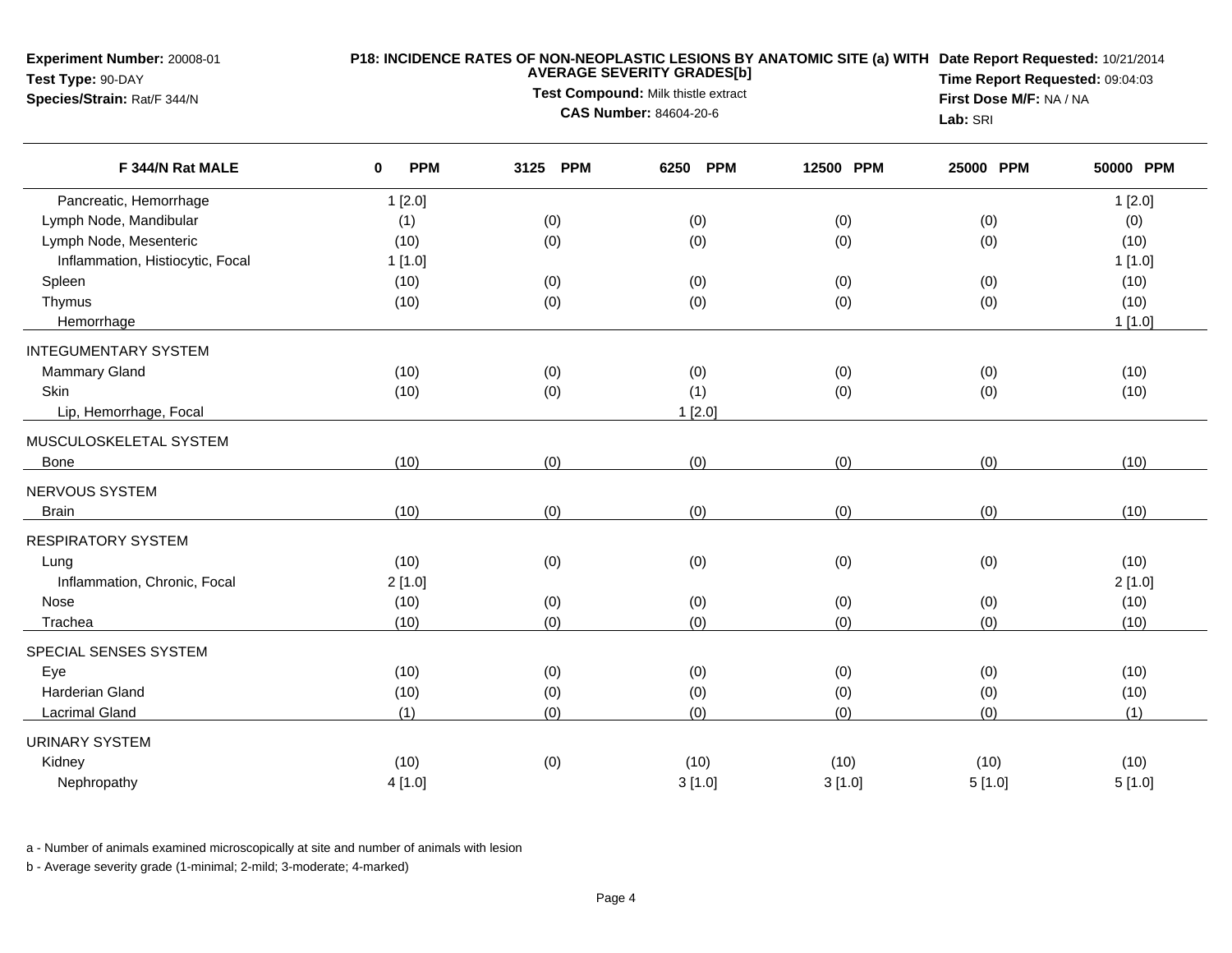| <b>Experiment Number: 20008-01</b><br>Test Type: 90-DAY<br>Species/Strain: Rat/F 344/N | P18: INCIDENCE RATES OF NON-NEOPLASTIC LESIONS BY ANATOMIC SITE (a) WITH | Date Report Requested: 10/21/2014<br>Time Report Requested: 09:04:03<br>First Dose M/F: NA / NA<br>Lab: SRI |          |           |           |                   |
|----------------------------------------------------------------------------------------|--------------------------------------------------------------------------|-------------------------------------------------------------------------------------------------------------|----------|-----------|-----------|-------------------|
| F 344/N Rat MALE                                                                       | <b>PPM</b><br>0                                                          | 3125 PPM                                                                                                    | 6250 PPM | 12500 PPM | 25000 PPM | 50000 PPM         |
| Nephropathy, Focal<br>Urinary Bladder                                                  | (10)                                                                     | (0)                                                                                                         | (0)      | (0)       | (0)       | $1$ [1.0]<br>(10) |

\*\*\*END OF MALE DATA\*\*\*

a - Number of animals examined microscopically at site and number of animals with lesion

b - Average severity grade (1-minimal; 2-mild; 3-moderate; 4-marked)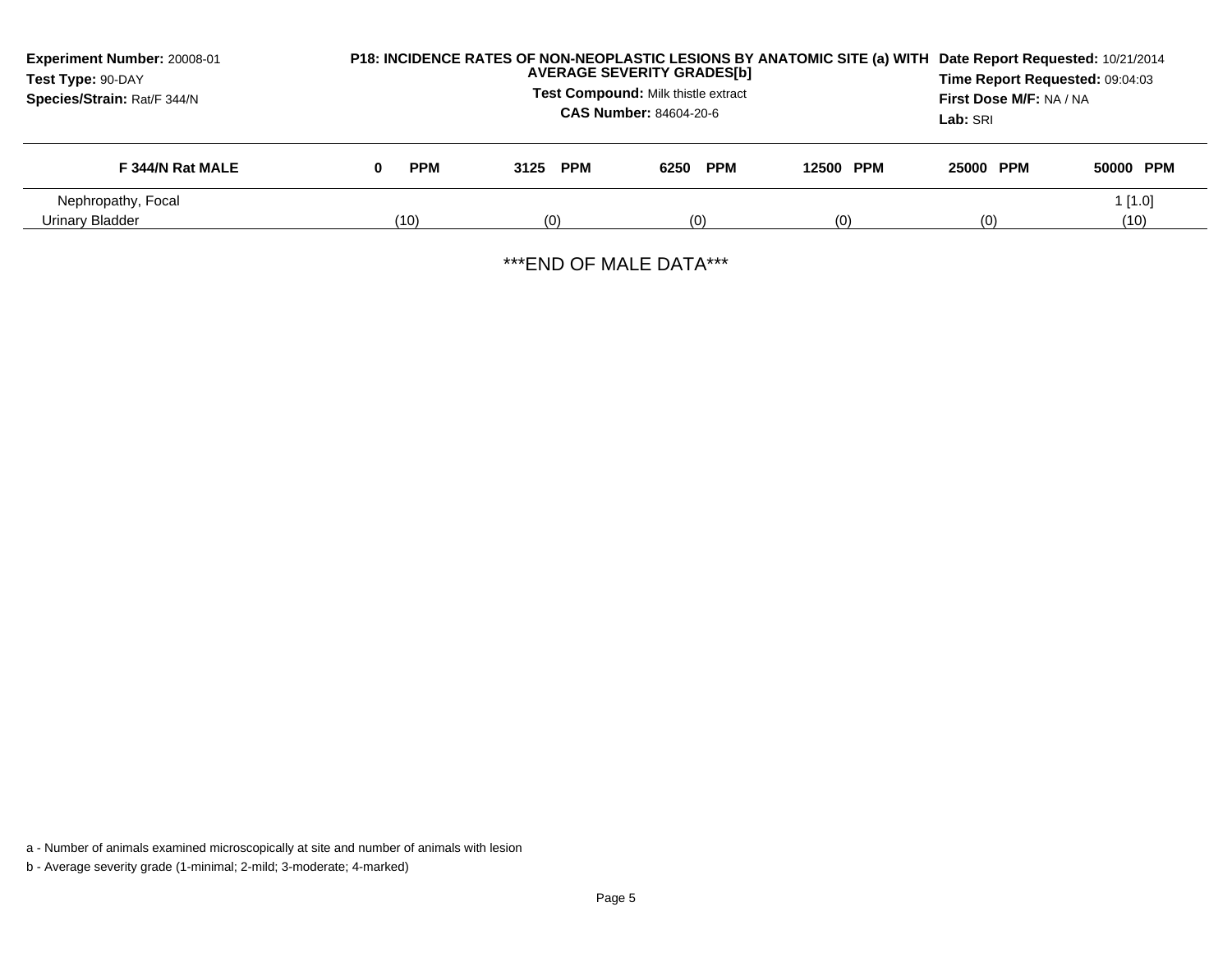| <b>Experiment Number: 20008-01</b><br>Test Type: 90-DAY<br>Species/Strain: Rat/F 344/N |                           | Lab: SRI | P18: INCIDENCE RATES OF NON-NEOPLASTIC LESIONS BY ANATOMIC SITE (a) WITH Date Report Requested: 10/21/2014<br>Time Report Requested: 09:04:03<br>First Dose M/F: NA / NA |           |           |           |
|----------------------------------------------------------------------------------------|---------------------------|----------|--------------------------------------------------------------------------------------------------------------------------------------------------------------------------|-----------|-----------|-----------|
| F 344/N Rat FEMALE                                                                     | <b>PPM</b><br>$\mathbf 0$ | 3125 PPM | <b>PPM</b><br>6250                                                                                                                                                       | 12500 PPM | 25000 PPM | 50000 PPM |
| <b>Disposition Summary</b>                                                             |                           |          |                                                                                                                                                                          |           |           |           |
| <b>Animals Initially In Study</b>                                                      | 10                        | 10       | 10                                                                                                                                                                       | 10        | 10        | 10        |
| <b>Early Deaths</b>                                                                    |                           |          |                                                                                                                                                                          |           |           |           |
| <b>Survivors</b>                                                                       |                           |          |                                                                                                                                                                          |           |           |           |
| <b>Terminal Sacrifice</b>                                                              | 10                        | 10       | 10                                                                                                                                                                       | 10        | 10        | 10        |
| <b>Animals Examined Microscopically</b>                                                | 10                        | 10       | 10                                                                                                                                                                       | 10        | 10        | 10        |
| <b>ALIMENTARY SYSTEM</b>                                                               |                           |          |                                                                                                                                                                          |           |           |           |
| Esophagus                                                                              | (10)                      | (0)      | (0)                                                                                                                                                                      | (0)       | (0)       | (9)       |
| Intestine Large, Cecum                                                                 | (10)                      | (0)      | (0)                                                                                                                                                                      | (0)       | (0)       | (10)      |
| Intestine Large, Colon                                                                 | (10)                      | (0)      | (0)                                                                                                                                                                      | (0)       | (0)       | (10)      |
| Intussusception                                                                        |                           |          |                                                                                                                                                                          |           |           | 1[3.0]    |
| Intestine Large, Rectum                                                                | (10)                      | (0)      | (0)                                                                                                                                                                      | (0)       | (0)       | (10)      |
| Intussusception                                                                        |                           |          |                                                                                                                                                                          |           |           | 1[3.0]    |
| Intestine Small, Duodenum                                                              | (10)                      | (0)      | (0)                                                                                                                                                                      | (0)       | (0)       | (10)      |
| Intestine Small, Ileum                                                                 | (10)                      | (0)      | (0)                                                                                                                                                                      | (0)       | (0)       | (10)      |
| Intestine Small, Jejunum                                                               | (10)                      | (0)      | (0)                                                                                                                                                                      | (0)       | (0)       | (10)      |
| Liver                                                                                  | (10)                      | (10)     | (10)                                                                                                                                                                     | (10)      | (10)      | (10)      |
| Hepatodiaphragmatic Nodule                                                             | 1[2.0]                    | 2[2.0]   | 2[2.0]                                                                                                                                                                   | 1[2.0]    | 1[2.0]    | 1[2.0]    |
| Inflammation, Chronic, Focal                                                           | 7[1.0]                    | 10 [1.0] | 8[1.1]                                                                                                                                                                   | 9[1.2]    | 10 [1.0]  | 9[1.1]    |
| Pancreas                                                                               | (10)                      | (0)      | (0)                                                                                                                                                                      | (0)       | (0)       | (10)      |
| Acinus, Atrophy, Focal                                                                 | 1[1.0]                    |          |                                                                                                                                                                          |           |           |           |
| Interstitium, Fibrosis, Focal                                                          |                           |          |                                                                                                                                                                          |           |           | 1[1.0]    |
| <b>Salivary Glands</b>                                                                 | (10)                      | (10)     | (10)                                                                                                                                                                     | (10)      | (7)       | (10)      |
| Duct, Parotid GI, Inflammation, Chronic,<br>Focal                                      |                           |          |                                                                                                                                                                          | 1[1.0]    |           |           |
| Duct, Parotid GI, Proliferation, Focal                                                 |                           |          |                                                                                                                                                                          |           |           | $1$ [1.0] |
| Interstitium, Fibrosis, Focal                                                          |                           |          |                                                                                                                                                                          |           |           | 1[1.0]    |
| Parotid GI, Basophilic Focus                                                           | $1$ [1.0]                 | 3[1.0]   | 4[1.0]                                                                                                                                                                   | 3[1.0]    | 5[1.0]    | 1[1.0]    |
| Parotid GI, Basophilic Focus, Multiple                                                 | 1[1.0]                    | 4[1.0]   |                                                                                                                                                                          | 1[1.0]    | 1[1.0]    | 6[1.0]    |

a - Number of animals examined microscopically at site and number of animals with lesion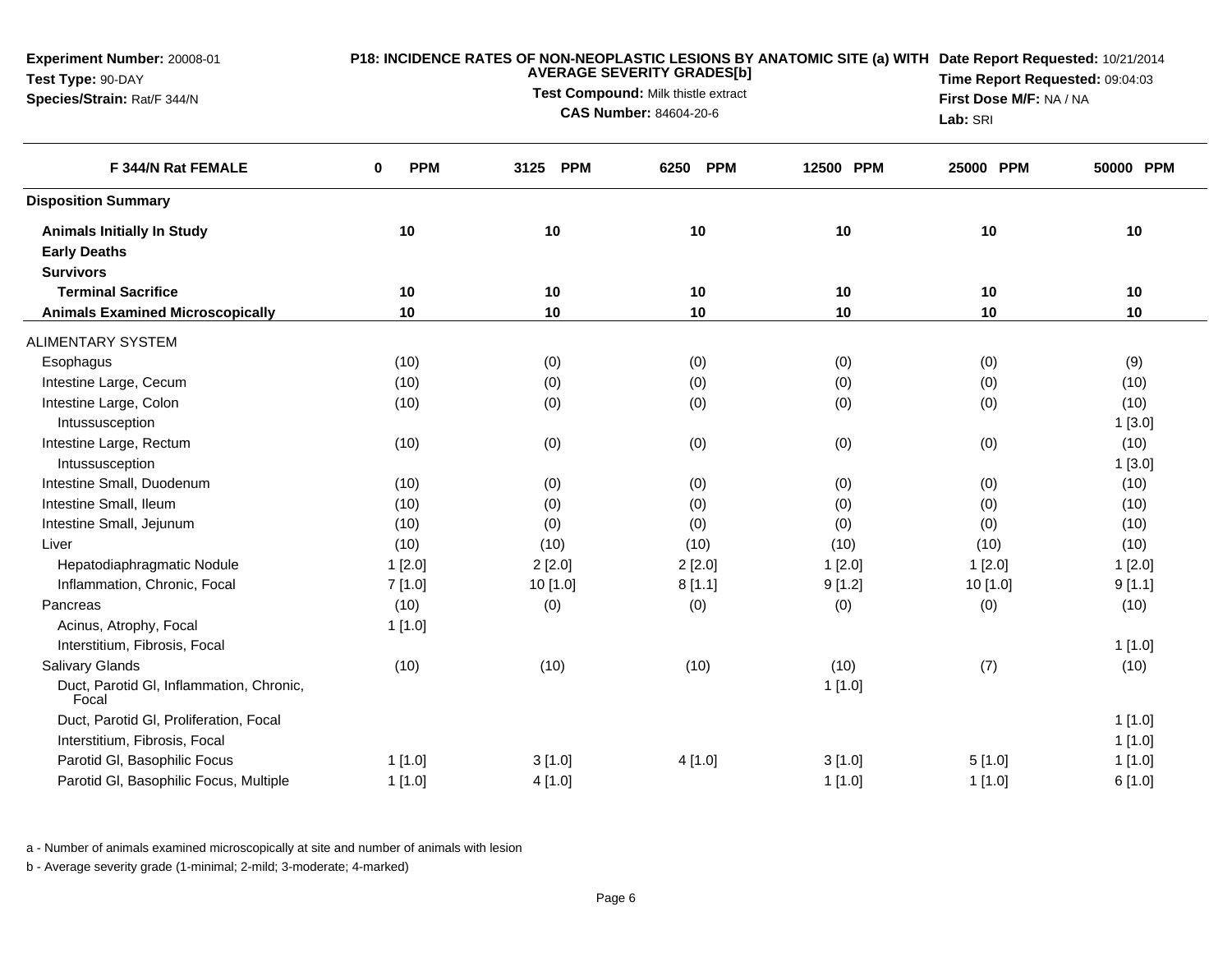| Experiment Number: 20008-01<br>Test Type: 90-DAY<br>Species/Strain: Rat/F 344/N |                           | Lab: SRI | P18: INCIDENCE RATES OF NON-NEOPLASTIC LESIONS BY ANATOMIC SITE (a) WITH Date Report Requested: 10/21/2014<br>Time Report Requested: 09:04:03<br>First Dose M/F: NA / NA |           |           |           |
|---------------------------------------------------------------------------------|---------------------------|----------|--------------------------------------------------------------------------------------------------------------------------------------------------------------------------|-----------|-----------|-----------|
| F 344/N Rat FEMALE                                                              | <b>PPM</b><br>$\mathbf 0$ | 3125 PPM | 6250 PPM                                                                                                                                                                 | 12500 PPM | 25000 PPM | 50000 PPM |
| Stomach, Forestomach                                                            | (10)                      | (0)      | (0)                                                                                                                                                                      | (0)       | (0)       | (10)      |
| Stomach, Glandular                                                              | (10)                      | (0)      | (0)                                                                                                                                                                      | (0)       | (0)       | (10)      |
| Tooth                                                                           | (1)                       | (0)      | (0)                                                                                                                                                                      | (0)       | (0)       | (0)       |
| Pulp, Dysplasia                                                                 | 1[2.0]                    |          |                                                                                                                                                                          |           |           |           |
| CARDIOVASCULAR SYSTEM                                                           |                           |          |                                                                                                                                                                          |           |           |           |
| Heart                                                                           | (10)                      | (0)      | (0)                                                                                                                                                                      | (0)       | (0)       | (10)      |
| Cardiomyopathy, Focal                                                           | 2[1.0]                    |          |                                                                                                                                                                          |           |           | 2[1.0]    |
| <b>ENDOCRINE SYSTEM</b>                                                         |                           |          |                                                                                                                                                                          |           |           |           |
| <b>Adrenal Cortex</b>                                                           | (10)                      | (0)      | (0)                                                                                                                                                                      | (0)       | (0)       | (10)      |
| <b>Accessory Adrenal Cortical Nodule</b>                                        | 1[1.0]                    |          |                                                                                                                                                                          |           |           |           |
| Adrenal Medulla                                                                 | (10)                      | (0)      | (0)                                                                                                                                                                      | (0)       | (0)       | (10)      |
| Parathyroid Gland                                                               | (10)                      | (0)      | (0)                                                                                                                                                                      | (0)       | (0)       | (10)      |
| <b>Pituitary Gland</b>                                                          | (10)                      | (0)      | (0)                                                                                                                                                                      | (0)       | (0)       | (9)       |
| Pars Distalis, Cyst                                                             |                           |          |                                                                                                                                                                          |           |           | 2[1.0]    |
| <b>Thyroid Gland</b>                                                            | (10)                      | (0)      | (0)                                                                                                                                                                      | (0)       | (0)       | (10)      |
| Ultimobranchial Cyst                                                            | 1[1.0]                    |          |                                                                                                                                                                          |           |           | 1[1.0]    |
| <b>GENERAL BODY SYSTEM</b><br>None                                              |                           |          |                                                                                                                                                                          |           |           |           |
| <b>GENITAL SYSTEM</b>                                                           |                           |          |                                                                                                                                                                          |           |           |           |
| <b>Clitoral Gland</b>                                                           | (10)                      | (1)      | (1)                                                                                                                                                                      | (1)       | (0)       | (10)      |
| Cyst                                                                            |                           |          |                                                                                                                                                                          | 1[2.0]    |           |           |
| Ovary                                                                           | (10)                      | (0)      | (0)                                                                                                                                                                      | (0)       | (0)       | (10)      |
| <b>Uterus</b>                                                                   | (10)                      | (1)      | (0)                                                                                                                                                                      | (2)       | (0)       | (10)      |
| Hydrometra                                                                      | 1[2.0]                    | 1[1.0]   |                                                                                                                                                                          | 2[2.0]    |           | 1[2.0]    |
| <b>HEMATOPOIETIC SYSTEM</b>                                                     |                           |          |                                                                                                                                                                          |           |           |           |
| <b>Bone Marrow</b>                                                              | (10)                      | (0)      | (0)                                                                                                                                                                      | (0)       | (0)       | (10)      |
| Lymph Node                                                                      | (1)                       | (0)      | (2)                                                                                                                                                                      | (1)       | (0)       | (0)       |

a - Number of animals examined microscopically at site and number of animals with lesion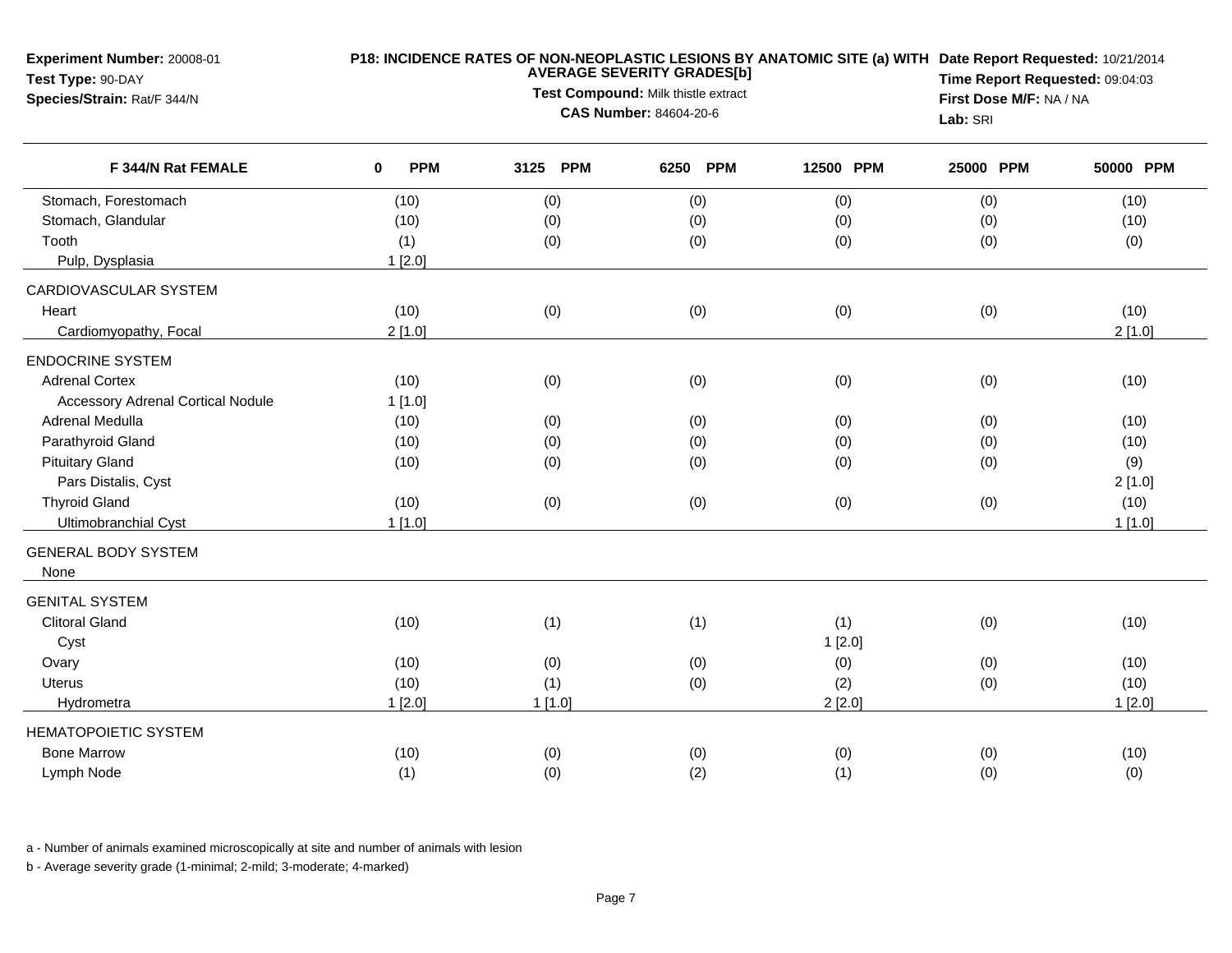**Experiment Number:** 20008-01**Test Type:** 90-DAY**Species/Strain:** Rat/F 344/N

## **P18: INCIDENCE RATES OF NON-NEOPLASTIC LESIONS BY ANATOMIC SITE (a) WITH AVERAGE SEVERITY GRADES[b] Date Report Requested:** 10/21/2014

**Test Compound:** Milk thistle extract**CAS Number:** 84604-20-6

**Time Report Requested:** 09:04:03**First Dose M/F:** NA / NA**Lab:** SRI

| F 344/N Rat FEMALE                | <b>PPM</b><br>0 | 3125 PPM | <b>PPM</b><br>6250 | 12500 PPM | 25000 PPM | 50000 PPM |
|-----------------------------------|-----------------|----------|--------------------|-----------|-----------|-----------|
| Mediastinal, Hemorrhage           | 1[2.0]          |          |                    |           |           |           |
| Pancreatic, Hyperplasia, Lymphoid |                 |          | 2[2.5]             | 1[2.0]    |           |           |
| Lymph Node, Mandibular            | (2)             | (0)      | (0)                | (0)       | (0)       | (1)       |
| Lymph Node, Mesenteric            | (10)            | (0)      | (0)                | (0)       | (0)       | (10)      |
| Hyperplasia, Histiocytic          | 2[1.5]          |          |                    |           |           | 5[1.0]    |
| Spleen                            | (10)            | (0)      | (0)                | (0)       | (0)       | (10)      |
| Thymus                            | (10)            | (0)      | (0)                | (0)       | (0)       | (10)      |
| <b>INTEGUMENTARY SYSTEM</b>       |                 |          |                    |           |           |           |
| <b>Mammary Gland</b>              | (10)            | (0)      | (0)                | (0)       | (0)       | (10)      |
| Skin                              | (10)            | (0)      | (0)                | (0)       | (0)       | (10)      |
| MUSCULOSKELETAL SYSTEM            |                 |          |                    |           |           |           |
| <b>Bone</b>                       | (10)            | (0)      | (0)                | (0)       | (0)       | (10)      |
| NERVOUS SYSTEM                    |                 |          |                    |           |           |           |
| <b>Brain</b>                      | (10)            | (0)      | (0)                | (0)       | (0)       | (10)      |
| <b>RESPIRATORY SYSTEM</b>         |                 |          |                    |           |           |           |
| Lung                              | (10)            | (0)      | (0)                | (0)       | (0)       | (10)      |
| Inflammation, Chronic, Focal      | 1[1.0]          |          |                    |           |           |           |
| Nose                              | (10)            | (0)      | (0)                | (0)       | (0)       | (10)      |
| Trachea                           | (10)            | (0)      | (0)                | (0)       | (0)       | (10)      |
| SPECIAL SENSES SYSTEM             |                 |          |                    |           |           |           |
| Eye                               | (10)            | (0)      | (0)                | (0)       | (0)       | (10)      |
| Harderian Gland                   | (10)            | (0)      | (0)                | (0)       | (0)       | (10)      |
| <b>URINARY SYSTEM</b>             |                 |          |                    |           |           |           |
| Kidney                            | (10)            | (0)      | (0)                | (0)       | (0)       | (10)      |
| Nephropathy                       | 2[1.0]          |          |                    |           |           | 2[1.0]    |
| Pelvis, Inflammation              |                 |          |                    |           |           | 1[2.0]    |
| <b>Urinary Bladder</b>            | (10)            | (0)      | (0)                | (0)       | (0)       | (10)      |
|                                   |                 |          |                    |           |           |           |

a - Number of animals examined microscopically at site and number of animals with lesion